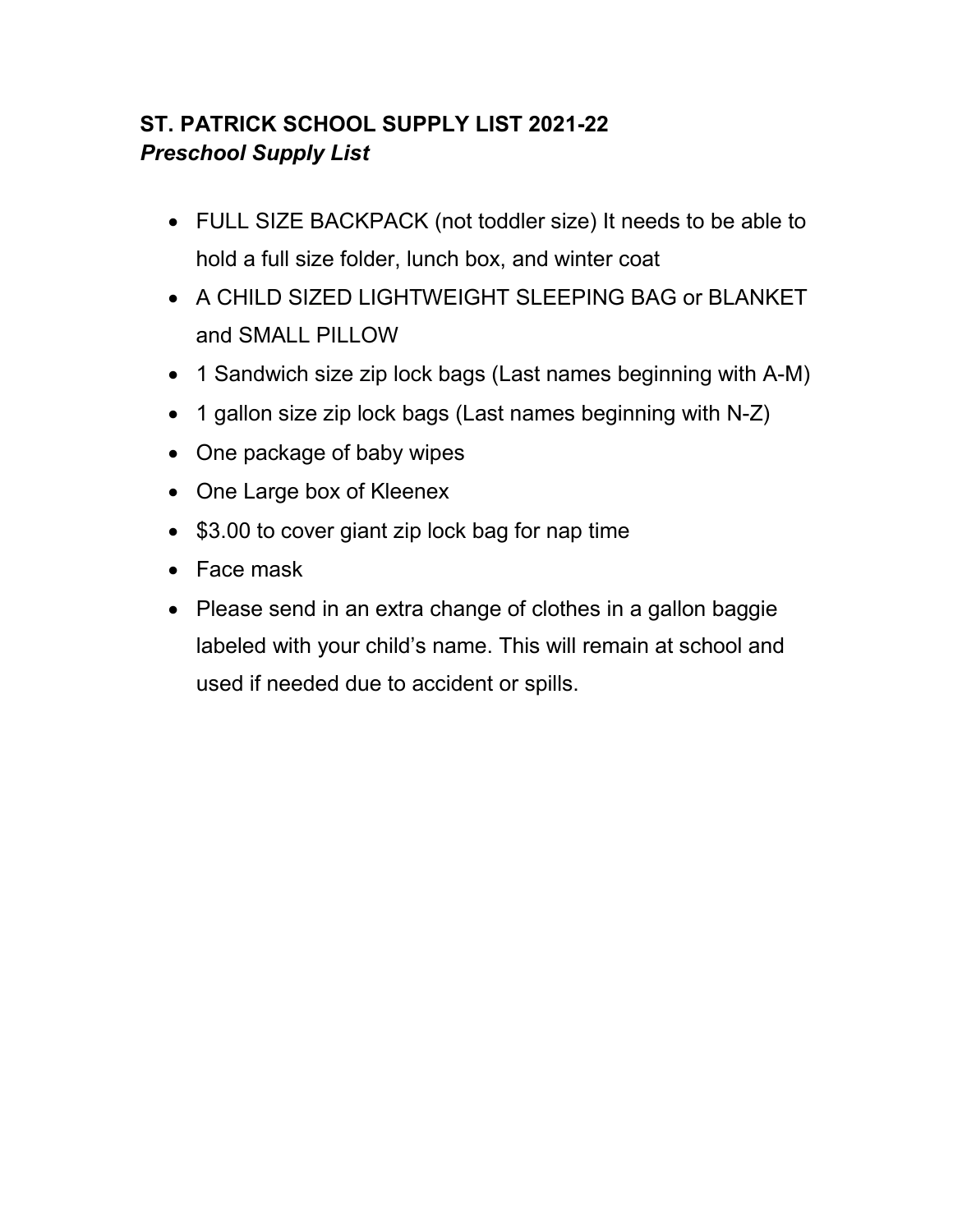# **ST. PATRICK SCHOOL SUPPLY LIST 2021-22** *Kindergarten*

- 1-Over the ear headphones- Technology Class
- (2) 24 pack of crayons
- (2) large erasers
- 12 pack pre-sharpened pencils
- 1 yellow highlighter
- 1 black dry erase marker
- 1 dry eraser
- 1 Children's scissors
- (4) large glue sticks
- 1 plastic desk supply box (crayon box)
- (2) Two-pocket plastic folders with prongs
- 1 Mead Classroom Primary Journal, half lined/blank
- 1 standard sized backpack
- (2) boxes of tissues
- (2) Clorox disinfecting wipes
- 1 box of gallon size plastic bags
- Old t-shirt for Art
- Composition Notebook for Art
- 1 package baby wipes for Art
- Face Mask
- Individual hand sanitizer for desk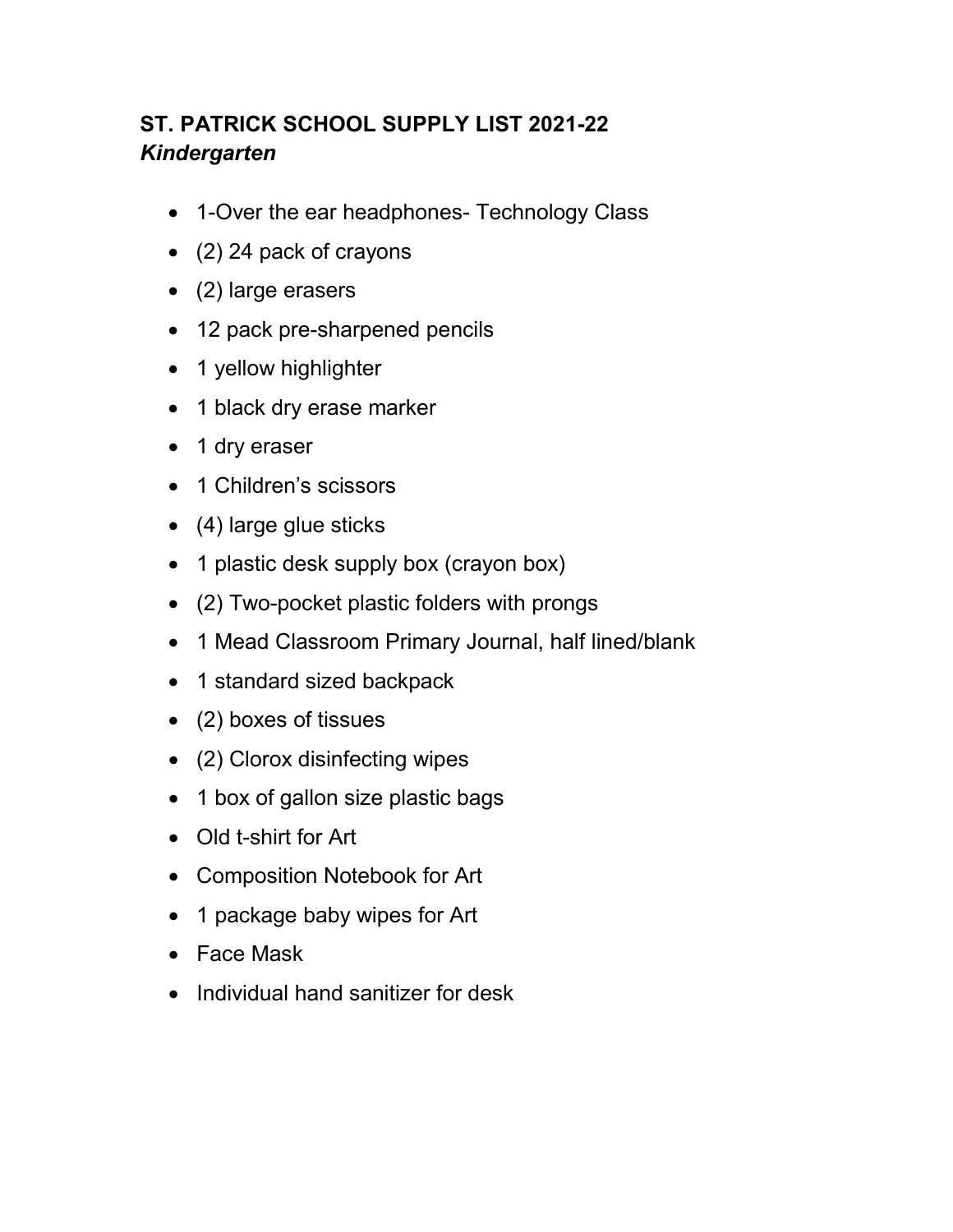# **ST. PATRICK SCHOOL SUPPLY LIST 2021-22** *First Grade*

- Pencil Box
- 20 #2 Standard Pencils
- 2 Boxes of Crayons (24 ct)
- 1 Box of Washable Markers (10ct)
- 1 Box of Colored Pencils
- 4 Dry Eraser Markers (chunky not thin)
- 1 Pair of Scissors
- 6 Glue Sticks
- 2 Composition Notebooks (plain)
- \$2.00 for teacher provided writing journal
- 1 Folder (plastic or poly)
- 2 Large boxes of Kleenex
- 1 Box of disinfectant wipes
- 1 Roll of Paper Towel
- 1 Box of Band Aids
- Over the ear headphones (for technology class)
- Face Mask
- Individual Hand Sanitizer for desk
- Art: 1 art shirt, 1 composition notebook, 1 pack baby wipes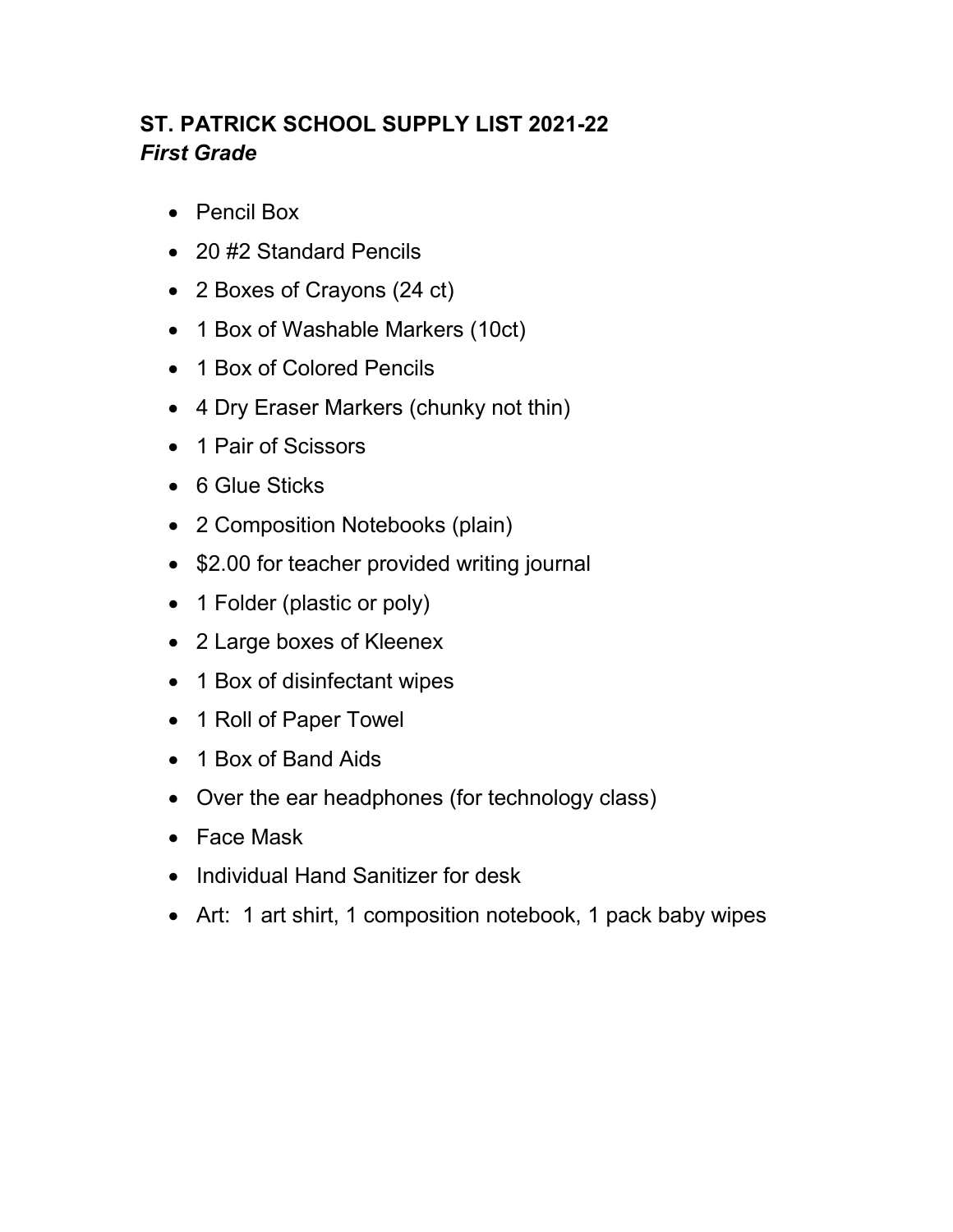# **ST. PATRICK SCHOOL SUPPLY LIST 2021-22** *Second Grade*

- 3-Ring pencil pouch
- Pencil box
- 1 Box of colored pencils
- Scissors
- 3 Large pink erasers
- 1 Box of Crayola markers
- 1 Composition notebook
- 2 Plastic folders
- 4 Regular folders (1 red, 1 blue, 1 yellow, 1 green)
- 3 Gluesticks
- 2 Boxes of Kleenex
- 3 Clorox wipes (75 count)
- 1 Roll of paper towel
- Individual hand sanitizer
- 1 Large bottle of hand sanitizer for class
- (1) 4-count dry erase markers
- 1 Dry eraser or sock to wipe their whiteboard
- 3 Highlighters
- Over the ear headphones
- Face Mask
- Art: 1 art shirt, 1 composition notebook, 1 roll paper towels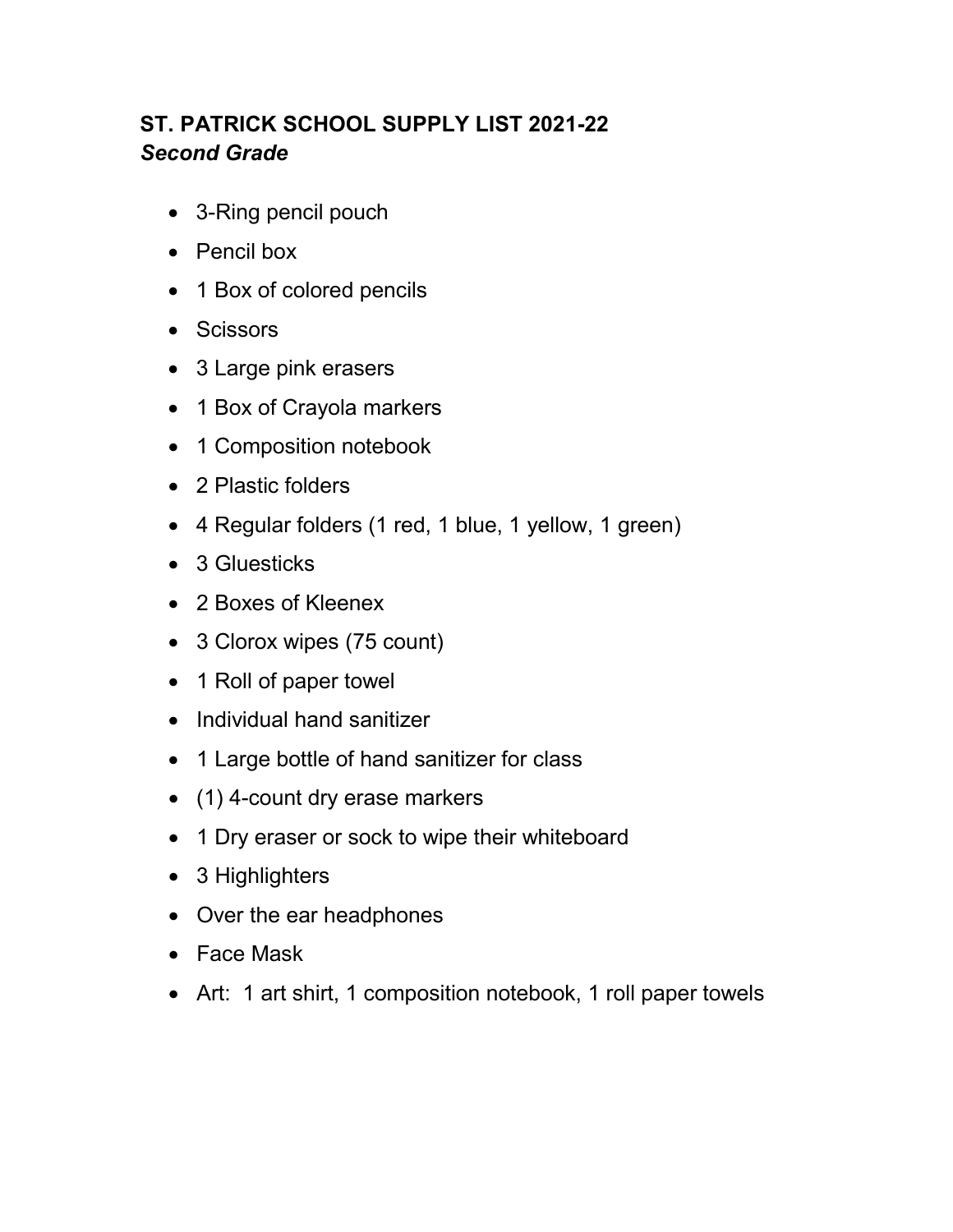# **ST. PATRICK SCHOOL SUPPLY LIST 2021-22** *Third Grade*

- 2 Boxes of Ticonderoga #2 Pencils
- 2 Large pink erasers
- Pencil Box
- (6-8) Glue Sticks (no bottle glue)
- Scissors
- (2) 2-pocket heavyweight plastic folders (any color)
- (5) 2-pocket lightweight plain folders without prongs in purple, red, yellow, green, and blue
- 2 Spiral notebooks (no glitter covers)
- 2 Packages of classic broad tip markers (10ct)
- 2 Packages of colored pencils (10 ct)
- Pencil pouch with zipper
- 4 Highlighters (at least 2 different colors)
- Box of multiplication cards (0-12)
- 1 Roll of paper towel
- 2 Boxes of Kleenex
- 1 Clorox disinfecting wipes
- 1 Box of Ziplock gallon storage bags
- Earbuds or headphones
- Face mask
- Art: 1 art shirt, 1 composition notebook, 1 roll paper towels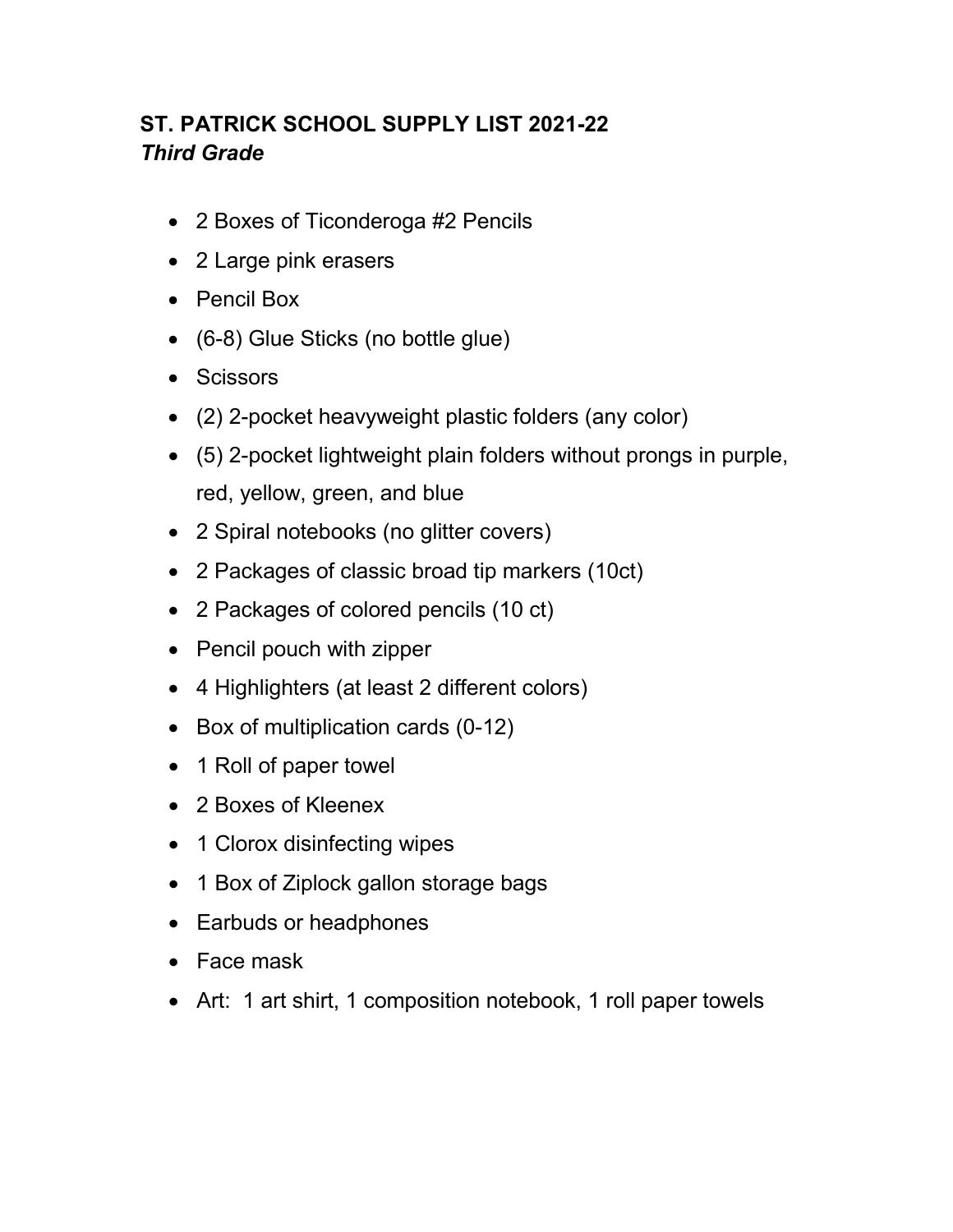# **ST. PATRICK SCHOOL SUPPLY LIST 2021-22** *Fourth Grade*

- 2 Packs of 12 Ticonderoga
- Large white eraser
- (1 pkg) Pink cap erasers
- 3 Yellow highlighter
- (1 pkg) Chunky expo markers
- Scissors
- Glue Bottle
- (10 ct) Markers
- (24 ct) Colored pencils
- 2 Composition notebooks (no spiral notebooks-please label)
- (4) 2-pocket plastic or poly folders with fasteners (please label)
- (2 pkg) Lined index cards
- Large zippered pencil pouch (please label)
- 1 Clorox wipes
- Individual hand sanitizer
- Face Mask
- Earbuds or headphones
- Reusable water bottle
- Face Mask
- Art: 1 art shirt, 1 composition notebook, 1 box of Kleenex

#### \***No 3-ring binders (they will be sent home)**